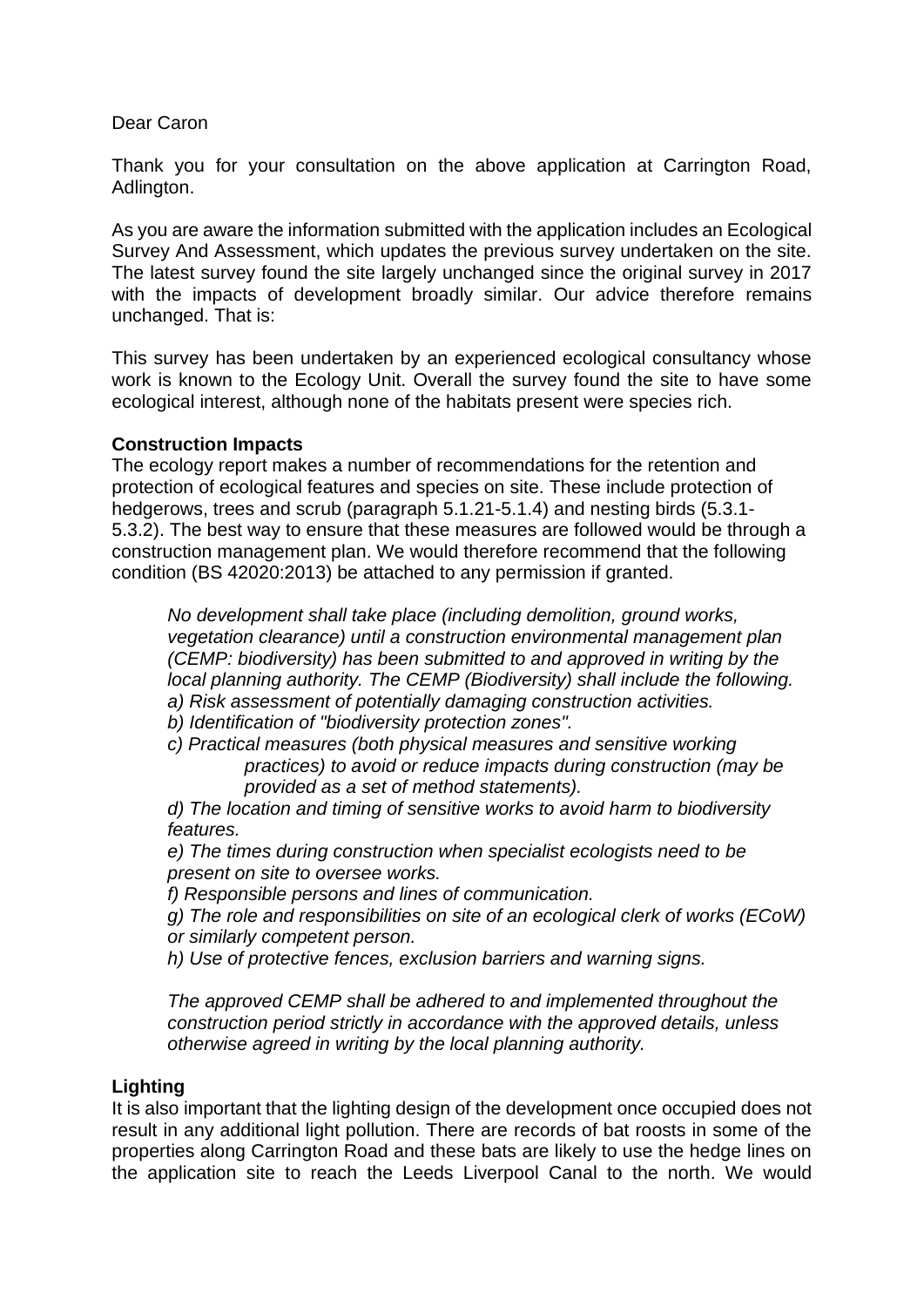therefore advise that the following condition (BS 42020:2013) be attached to any permission, if granted:

*Prior to occupation, a "lighting design strategy for biodiversity" for all areas to*  be lit shall be submitted to and approved in writing by the local planning *authority. The strategy shall:*

- *a) identify those areas/features on site that are particularly sensitive for bats and that are likely to cause disturbance in or around their breeding sites and resting places or along important routes used to access key areas of their territory, for example, for foraging; and*
- *b) show how and where external lighting will be installed (through the provision of appropriate lighting contour plans and technical specifications) so that it can be clearly demonstrated that areas to be lit will not disturb or prevent the above species using their territory or having access to their breeding sites and resting places.*

*All external lighting shall be installed in accordance with the specifications and locations set out in the strategy, and these shall be maintained thereafter in accordance with the strategy. Under no circumstances should any other external lighting be installed without prior consent from the local planning authority.*

## **Invasive Species**

The survey found Japanese knotweed on the site. We would therefore recommend that the following condition (BS 42020:2013) be attached to any permission, if granted:

*Prior to the commencement of development (including demolition, ground works, vegetation clearance), an invasive non-native species protocol shall be submitted to and approved by the local planning authority, detailing the containment, control and removal of Japanese knotweed on site. The measures shall be carried out strictly in accordance with the approved scheme.*

# **Biodiversity Enhancement Measures and Landscaping**

Aside from the road access into the site, the boundary hedgerows and trees should be retained and enhanced as part of any landscaping scheme submitted with reserved matters application.

The survey also makes recommendations for measures for biodiversity enhancement, in line with the requirements of the National Planning Policy Framework, for birds (5.3.3-5.3.6), habitat connectivity (5.18), bats (5.4.1-5.4.2) and landscape planting (5.5). We would therefore recommend that a condition be attached to any permission for full details of biodiversity enhancement measures as outlined above be submitted with any reserved matters application.

The scheme also proposes to retain and enhance an area in the north of the site for biodiversity. We would therefore advise that an Ecological Enhancement and Management Plan for this area be submitted with any reserved matters application. These details should include measures for long term monitoring, funding and details of the responsible party.